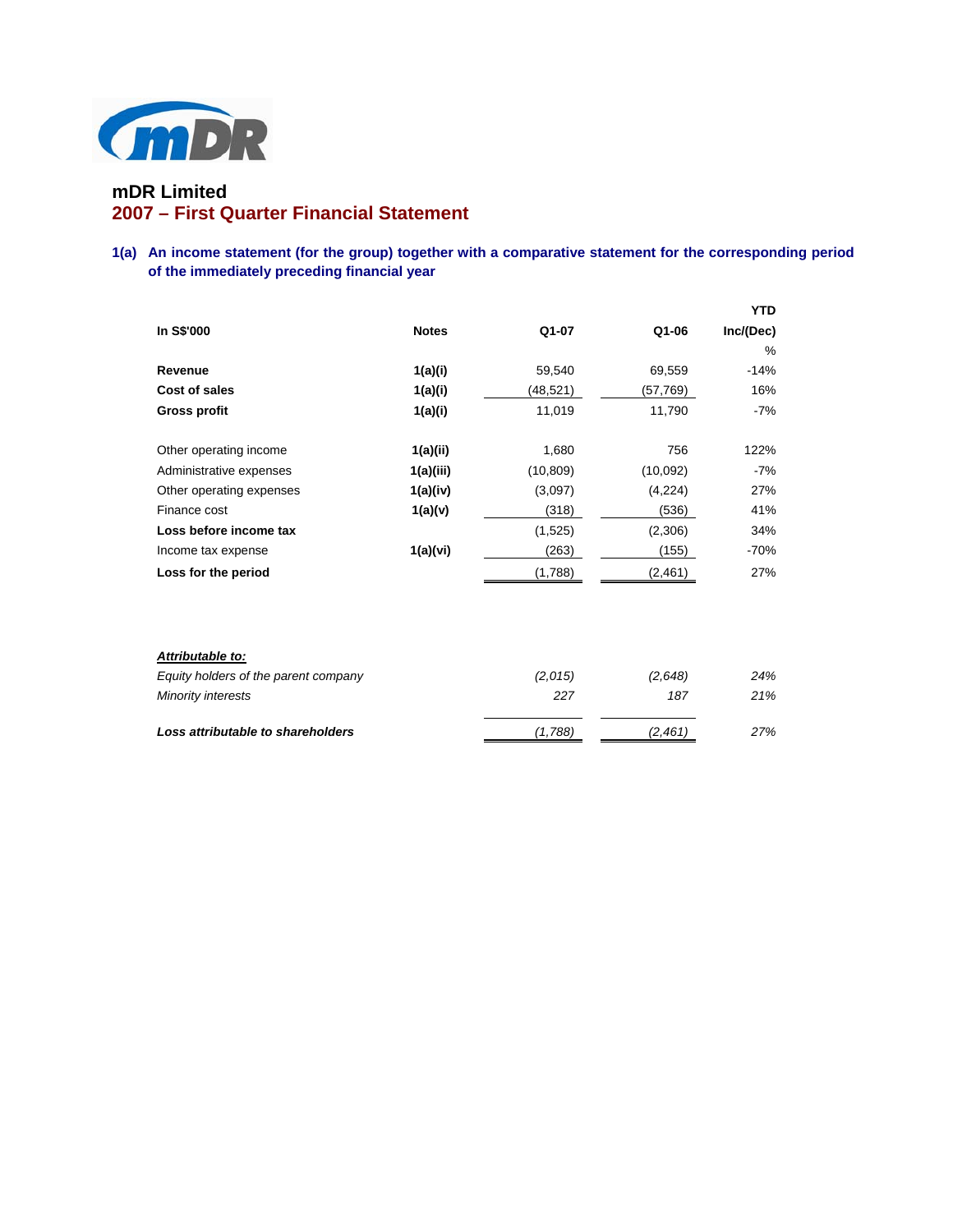# **1(a) (i) Revenue, Cost of Sales and Gross Profit**

The group operates in two business segments – after market services ("AMS") and distribution management solutions ("DMS'). The breakdown of revenue and cost of goods sold and spare parts are as follows:

|                                           |          |          | Q1      |
|-------------------------------------------|----------|----------|---------|
| In S\$'000                                | Q1-07    | Q1-06    | Inc/Dec |
| Revenue                                   |          |          |         |
| AMS                                       | 11,300   | 11,904   | -5%     |
| <b>DMS</b>                                | 48,240   | 57,655   | $-16%$  |
|                                           | 59,540   | 69,559   | $-14%$  |
| <b>Cost of Goods Sold and Spare Parts</b> |          |          |         |
| AMS                                       | (4,868)  | (4,638)  | 5%      |
| <b>DMS</b>                                | (43,653) | (53,131) | $-18%$  |
|                                           | (48,521) | (57,769) | $-16%$  |
| <b>Gross Profit</b>                       |          |          |         |
| AMS                                       | 6,432    | 7,266    | $-11%$  |
| <b>DMS</b>                                | 4,587    | 4,524    | 1%      |
|                                           | 11,019   | 11,790   | $-7%$   |

# **1(a) (ii) Other operating income consist of the following:**

| In S\$'000               | Note            | Q1-07 | Q1-06 |
|--------------------------|-----------------|-------|-------|
| Interest income          |                 |       |       |
| - Bonds                  |                 | 494   | 495   |
| - Others                 |                 | 36    | 16    |
| Rental income            |                 | 49    | 110   |
| Bad debt recovered       |                 | 1     | 129   |
| Gain of sale of business | CF <sub>1</sub> | 935   |       |
| Waiver of debts          |                 | 150   |       |
| Others                   |                 | 15    | 6     |
|                          |                 | 1,680 | 756   |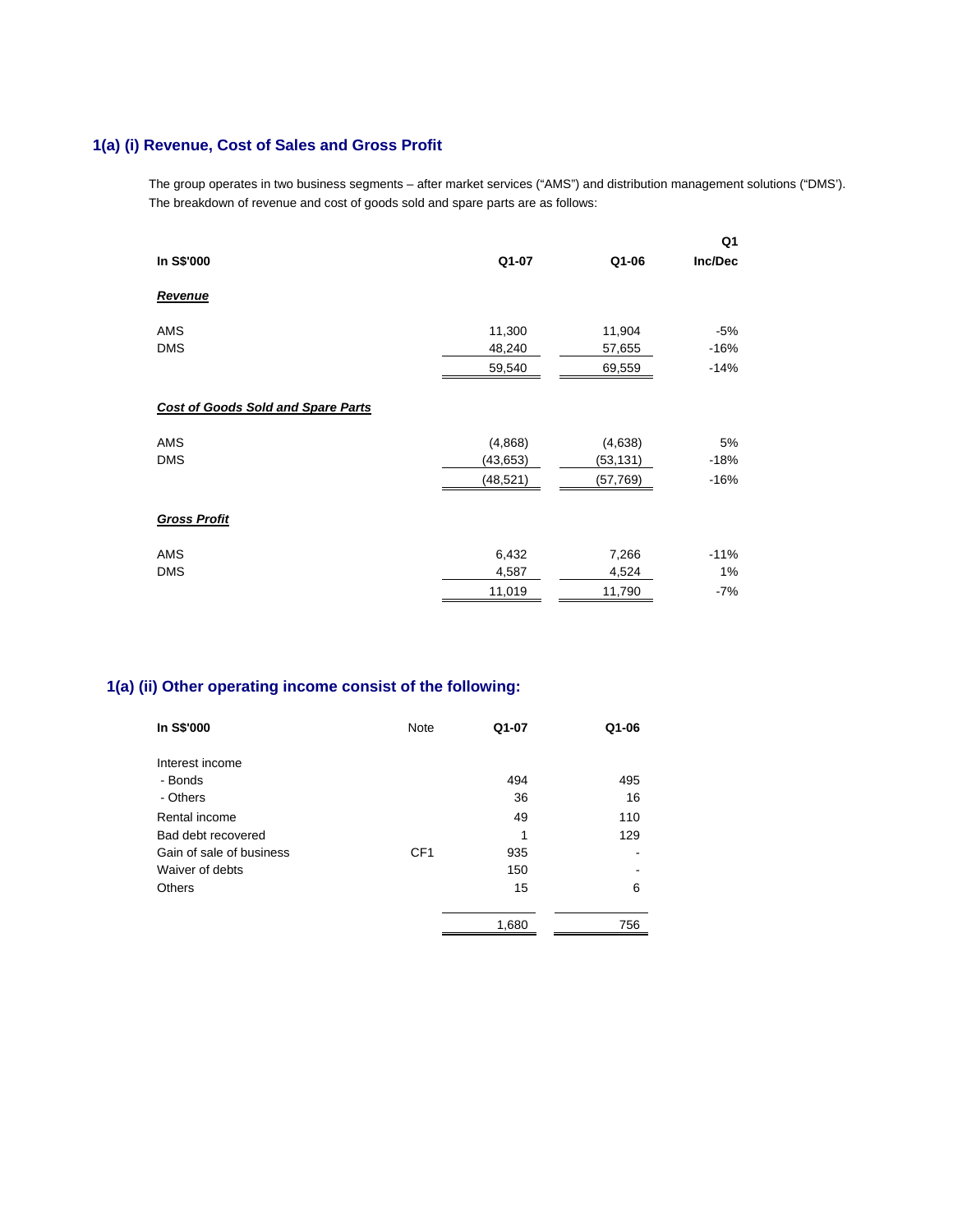### **1(a)(iii) Administrative Expenses**

The administrative expenses comprise mainly staff cost.

| Q1-07 | Q1-06 |
|-------|-------|
|       |       |
| 6,541 | 6,065 |
| 1,813 | 1,702 |
| 8,354 | 7,767 |
|       |       |

 The higher AMS staff cost was due mainly to the related acquisition of certain AMS subsidiaries in May 2006 which totalled \$1.4 million. Included in Q1-06 is a recovery of bonus of \$0.5 million. On a comparable basis, if these items were not included, AMS staff cost improved by 23% to \$5.1 million from \$6.6 million.

#### **1(a)(iv) Included in other operating expenses are the following:**

| In S\$'000                                   | Q1-07 | Q1-06 |
|----------------------------------------------|-------|-------|
|                                              |       |       |
| Minimum lease payments under operating lease | 2.043 | 2,300 |
| Depreciation expenses                        | 584   | 888   |
| Reversal of impairment on fixed assets       | (69)  |       |
| Loss on disposal of fixed assets             | 14    | 4     |
| Impairment of other investments              |       | 79    |
| Allowance for doubtful trade receivables     | 8     | 419   |
| Allowance for doubtful other receivables     | 498   |       |
| Reversal of allowance for inventories        | (65)  |       |
| Loss on foreign exchange                     | 84    | 534   |
|                                              | 3.097 | 4.224 |

#### **1(a)(v) Finance cost**

Finance cost comprises mainly interest expense arising from loans drawn down for operating and investment activities.

#### **1(a)(vi) Income tax expenses**

The tax expense provision is calculated for profitable subsidiaries using the tax rates applicable in the jurisdictions where the companies in the Group operate.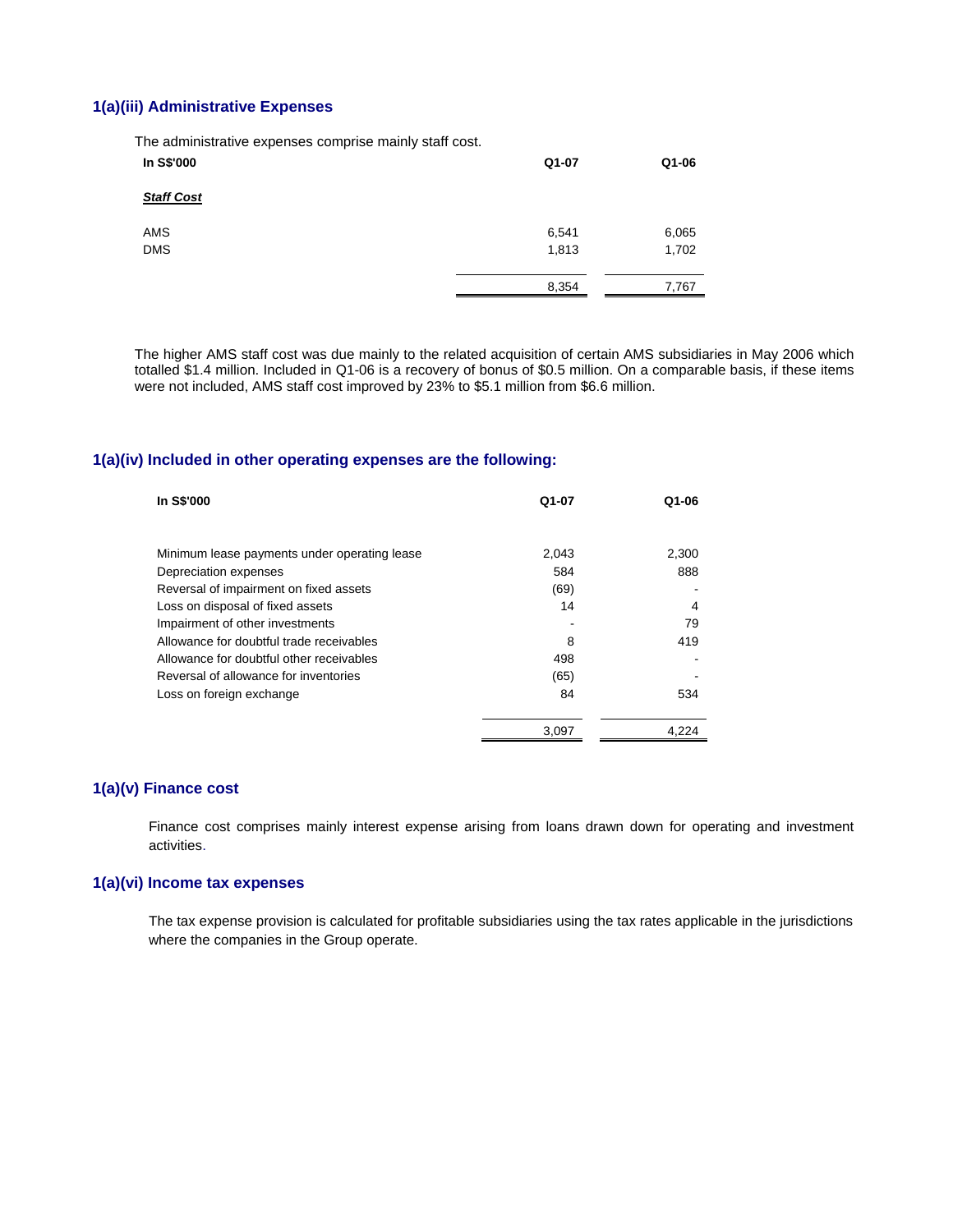### **1(b)(i) A balance sheet (for the issuer and group), together with a comparative statement as at the end of the immediately preceding financial year**

|                                                                |              | Group     | Group     | Company   | Company   |
|----------------------------------------------------------------|--------------|-----------|-----------|-----------|-----------|
| In S\$'000                                                     | <b>Notes</b> | 31-Mar-07 | 31-Dec-06 | 31-Mar-07 | 31-Dec-06 |
| <b>ASSETS</b>                                                  |              |           |           |           |           |
| <b>Current assets</b>                                          |              |           |           |           |           |
| Cash                                                           |              | 11,689    | 14,320    | 1,759     | 3,395     |
| Cash pledged                                                   |              |           | 98        |           |           |
| Trade receivables                                              | Α            | 24,002    | 32,205    | 6,721     | 7,919     |
| Other receivables and prepayments                              | B            | 7,375     | 6,587     | 20,232    | 17,015    |
| Inventories                                                    | C            | 15,190    | 14,190    |           |           |
|                                                                |              | 58,256    | 67,400    | 28,712    | 28,329    |
| <b>Non-current assets</b>                                      |              |           |           |           |           |
| Investment in subsidiaries                                     |              |           |           | 27,198    | 27,197    |
| Investment in associates                                       |              |           | 14        |           |           |
| Other investments                                              |              | 9,731     | 9,731     | 6,090     | 6,090     |
| Advance payments for investments                               |              | 1,951     | 1,951     | 1,951     | 1,951     |
| Plant and equipment                                            |              | 6,336     | 7,468     | 799       | 942       |
| Goodwill on consolidation                                      |              | 12,174    | 12,174    |           |           |
| Other goodwill                                                 |              | 8,074     | 8,074     |           |           |
|                                                                |              | 38,266    | 39,412    | 36,038    | 36,180    |
| <b>Total assets</b>                                            |              | 96,522    | 106,812   | 64,750    | 64,509    |
| <b>Current liabilities</b>                                     |              |           |           |           |           |
| Bank loans                                                     |              | 12,684    | 13,627    | 4,036     | 4,435     |
| Bank overdraft                                                 |              | 8,046     | 8,668     | 1,581     | 1,581     |
| Trade payables                                                 | D            | 10,626    | 14,977    | 2,005     | 1,479     |
| Other payables                                                 | Е            | 42,674    | 45,574    | 35,110    | 33,485    |
| Income tax payable                                             |              | 1,377     | 1,166     |           |           |
| Obligations under finance leases                               |              | 37        | 17        |           |           |
|                                                                |              | 75,444    | 84,029    | 42,732    | 40,980    |
| <b>Non-current liabilities</b>                                 |              |           |           |           |           |
| Obligations under finance leases                               |              | 145       | 191       |           |           |
| Deferred tax                                                   |              | 1,180     | 1,153     | 912       | 912       |
|                                                                |              | 1,325     | 1,344     | 912       | 912       |
|                                                                |              |           |           |           |           |
| <b>Equity</b>                                                  |              |           |           |           |           |
| Issued capital                                                 |              | 89,841    | 89,841    | 89,841    | 89,841    |
| Capital redemption reserve                                     |              | 22        | 22        | 22        | 22        |
| Share options reserve                                          |              | 3,166     | 3,166     | 3,166     | 3,166     |
| Foreign currency translation reserve                           |              | 1,816     | 1,204     |           |           |
| Revenue reserve                                                |              | (78, 384) | (76, 369) | (71, 924) | (70, 412) |
| Equity attributable to equity holders of<br>the parent company |              | 16,461    | 17,864    | 21,105    | 22,617    |
| Minority interests                                             |              | 3,292     | 3,575     |           |           |
|                                                                |              | 96,522    | 106,812   | 64,749    | 64,509    |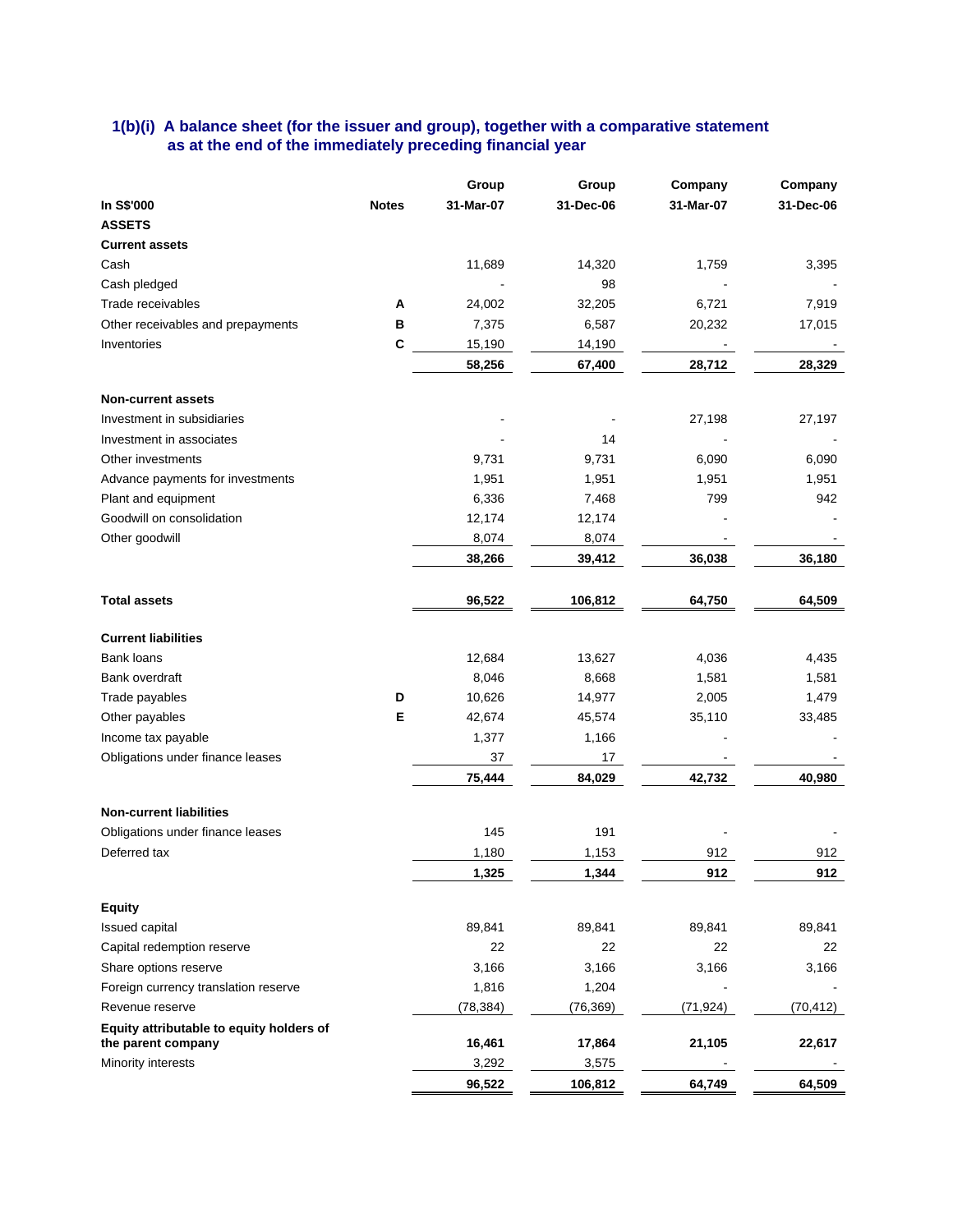#### **(A) Trade receivables**

The trade receivables turnover days is 37 as at 31 March 2007 (31 December 2006 : 43 days).

#### **(B) Other receivables and prepayments**

The major components of other receivables and prepayments are tabulated below :

|                        |           | Group     |
|------------------------|-----------|-----------|
| S\$'000                | 31-Mar-07 | 31-Dec-06 |
| <b>Related parties</b> | 2.214     | 1,902     |
| <b>Recoverables</b>    | 2,524     | 1,997     |
| Deposits               | 1.946     | 2,069     |
| Prepayments            | 671       | 592       |

#### **(C) Inventories**

The inventory turnover is 28 days for the quarter ended 31 March 2007 (31 December 2006 : 23 days).

#### **(D) Trade payables**

Trade payables turnover days is 20 as at 31 March 2007 (31 December 2006 : 25 days).

#### **(E) Other payables**

The major components of other payables are tabulated below :

|                                                 | Group     |           |
|-------------------------------------------------|-----------|-----------|
| S\$'000                                         | 31-Mar-07 | 31-Dec-06 |
| Amount owing to related parties                 | 14.481    | 14,785    |
| Other payables to third parties                 | 8,560     | 7,982     |
| Accrued staff related expenses                  | 2,574     | 3,131     |
| Accrued operating expenses                      | 6,821     | 8,127     |
| Accrued restructuring costs                     | 6.229     | 6,756     |
| Refundable deposit for disposal of a subsidiary | 1,607     | 2,072     |
| Loan payable to bank by associate company       | 2.380     | 2.670     |

## **1(b)(ii) Aggregate amount of group's borrowings and debt securities**

#### **Amount repayable in one year or less, or on demand**

|                  | As at 31 March 2007 |                  | As at 31 December 2006 |
|------------------|---------------------|------------------|------------------------|
| Secured (\$'000) | Unsecured (\$'000)  | Secured (\$'000) | Unsecured (\$'000)     |
| -37              | 20.730              | 17               | 22.295                 |

#### **Amount repayable after one year**

| As at 31 March 2007 |                    | As at 31 December 2006 |                    |
|---------------------|--------------------|------------------------|--------------------|
| Secured (\$'000)    | Unsecured (\$'000) | Secured (\$'000)       | Unsecured (\$'000) |
| 145                 | ٠                  | 191                    |                    |

#### **Details of collateral**

Finance lease is secured by the fixed assets acquired under the lease arrangement.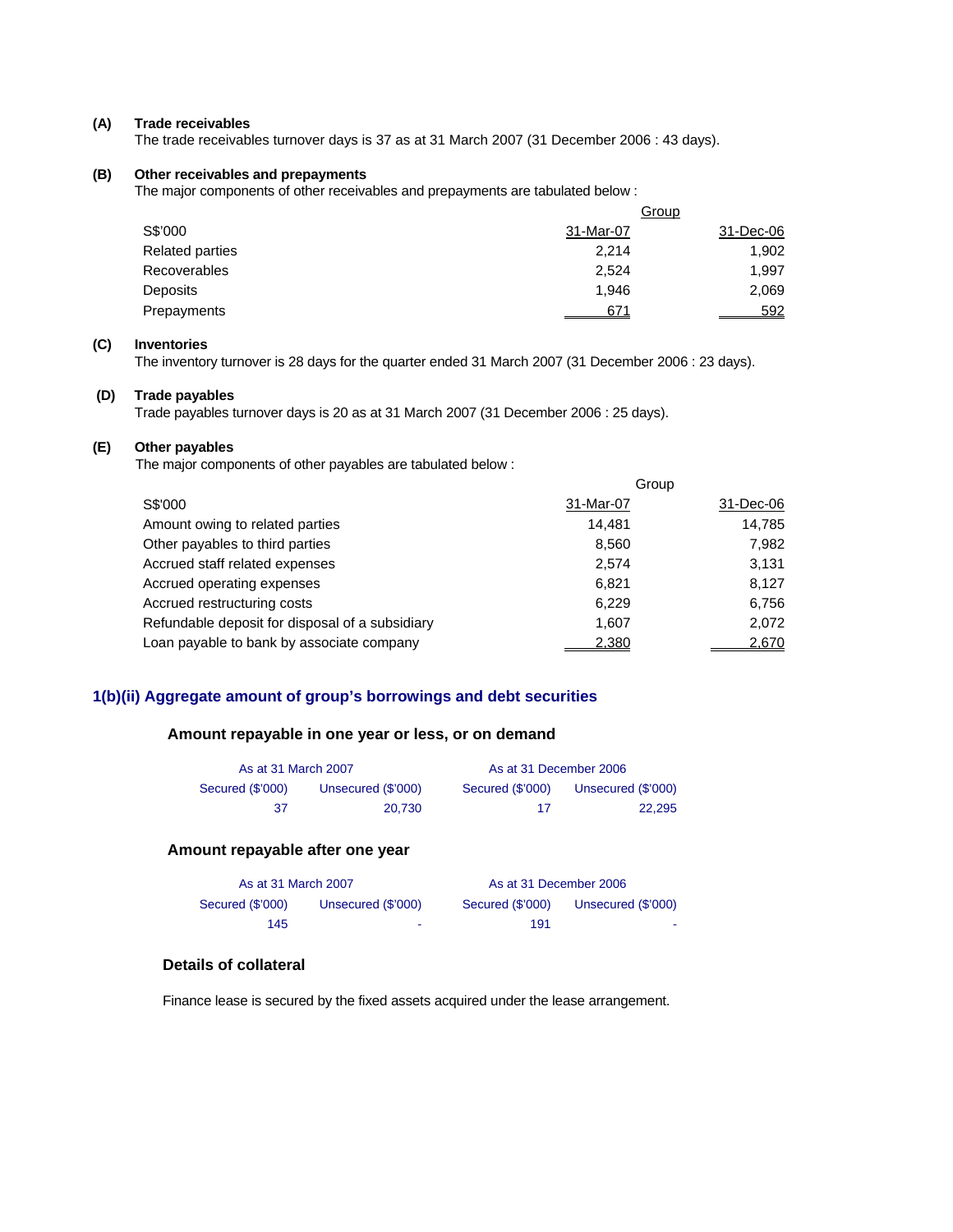### **1(c) A cash flow statement (for the group), together with a comparative statement for the corresponding period of the immediately preceding financial year**

| <b>In S\$'000</b>                                | <b>Note</b>     | Q1-07             | Q1-06    |
|--------------------------------------------------|-----------------|-------------------|----------|
| <b>Operating activities</b>                      |                 |                   |          |
| Loss before income tax                           |                 | (1, 525)          | (2, 306) |
| Adjustments for                                  |                 |                   |          |
| Depreciation expenses                            |                 | 584               | 888      |
| Interest expense                                 |                 | 318               | 536      |
| Interest income                                  |                 | (530)             | (511)    |
| Loss (Gain) on disposal of plant and equipment   |                 | 14                | 4        |
| Reversal of impairment on plant and equipment    |                 | (69)              |          |
| Reversal of allowance for inventories            |                 | (65)              |          |
| Gain of sale of business                         | CF <sub>1</sub> | (935)             |          |
| Operating cash flows before movements in working |                 |                   |          |
| capital<br>Trade receivables                     |                 | (2, 208)<br>7,294 | (1, 389) |
|                                                  |                 |                   | 3,021    |
| Other receivables and prepayments                |                 | (827)             | (2,011)  |
| Inventories                                      |                 | (1, 129)          | (1,087)  |
| Trade payables                                   |                 | (3,731)           | 545      |
| Other payables                                   |                 | (2,480)           | (2, 165) |
| Cash used in operations                          |                 | (3,081)           | (3,086)  |
| Interest received                                |                 | 530               | 511      |
| Income tax paid                                  |                 | (25)              | 324      |
| Net cash used in operating activities            |                 | (2,576)           | (2,251)  |
| <b>Investing activities</b>                      |                 |                   |          |
| Purchase of plant and equipment                  |                 | (159)             | (440)    |
| Proceeds from disposal of plant and equipment    |                 | 57                | 13       |
| Proceeds from sale of business                   | CF <sub>1</sub> | 1,743             |          |
| Net cash from (used in) investing activities:    |                 | 1,641             | (427)    |
| <b>Financing activities</b>                      |                 |                   |          |
| Interest paid                                    |                 | (318)             | (536)    |
| Decrease in finance lease                        |                 | (26)              | (25)     |
| Fixed deposits subject to restriction            |                 | 98                | (101)    |
| Repayment of bank loans                          |                 | (943)             | (375)    |
| Net cash used in financing activities            |                 | (1, 189)          | (1,037)  |
| Net effect of foreign exchange rate changes      |                 | 115               | 1,486    |
| Net decrease in cash and cash equivalents        |                 | (2,009)           | (2,229)  |
|                                                  |                 |                   |          |
| Cash and cash equivalents at beginning of year   |                 | 5,652             | 5,071    |
| Cash and cash equivalents at end of period       |                 | 3,643             | 2,842    |

## **I. Cash and cash equivalent at end of financial year** :

| In S\$'000                        | 31-Mar-07 | 31-Mar-06 |
|-----------------------------------|-----------|-----------|
| Cash                              | 11,689    | 20,006    |
| <b>Bank overdrafts</b>            | (8,046)   | (11, 615) |
| Less: Cash subject to restriction | ٠         | (5, 549)  |
|                                   |           |           |
|                                   | 3,643     | 2,842     |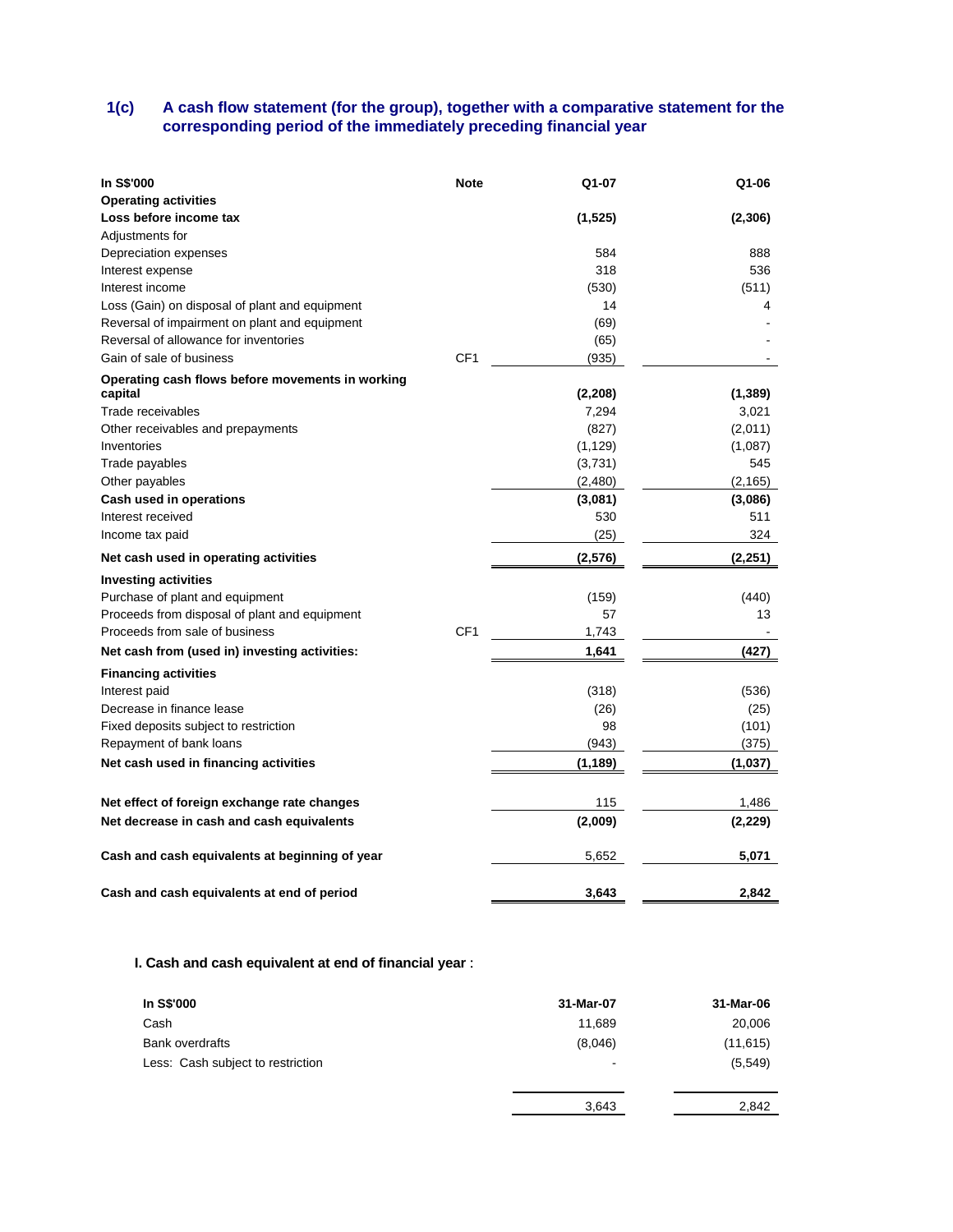# **Note CF1** :

# Summary of the effects of sale of business

|                                             | <b>Note</b> | S\$'000 |
|---------------------------------------------|-------------|---------|
| Plant and equipment                         |             | 558     |
| Trade receivables                           |             | 908     |
| Other receivables                           |             | 41      |
| Inventories                                 |             | 194     |
| Trade payables                              |             | (620)   |
| Other payables                              |             | (273)   |
| <b>Net assets</b>                           |             | 808     |
| Gain on sale of business                    | 1(a)(ii)    | 935     |
| Net cash inflow arising on sale of business | 1(c)        | 1.743   |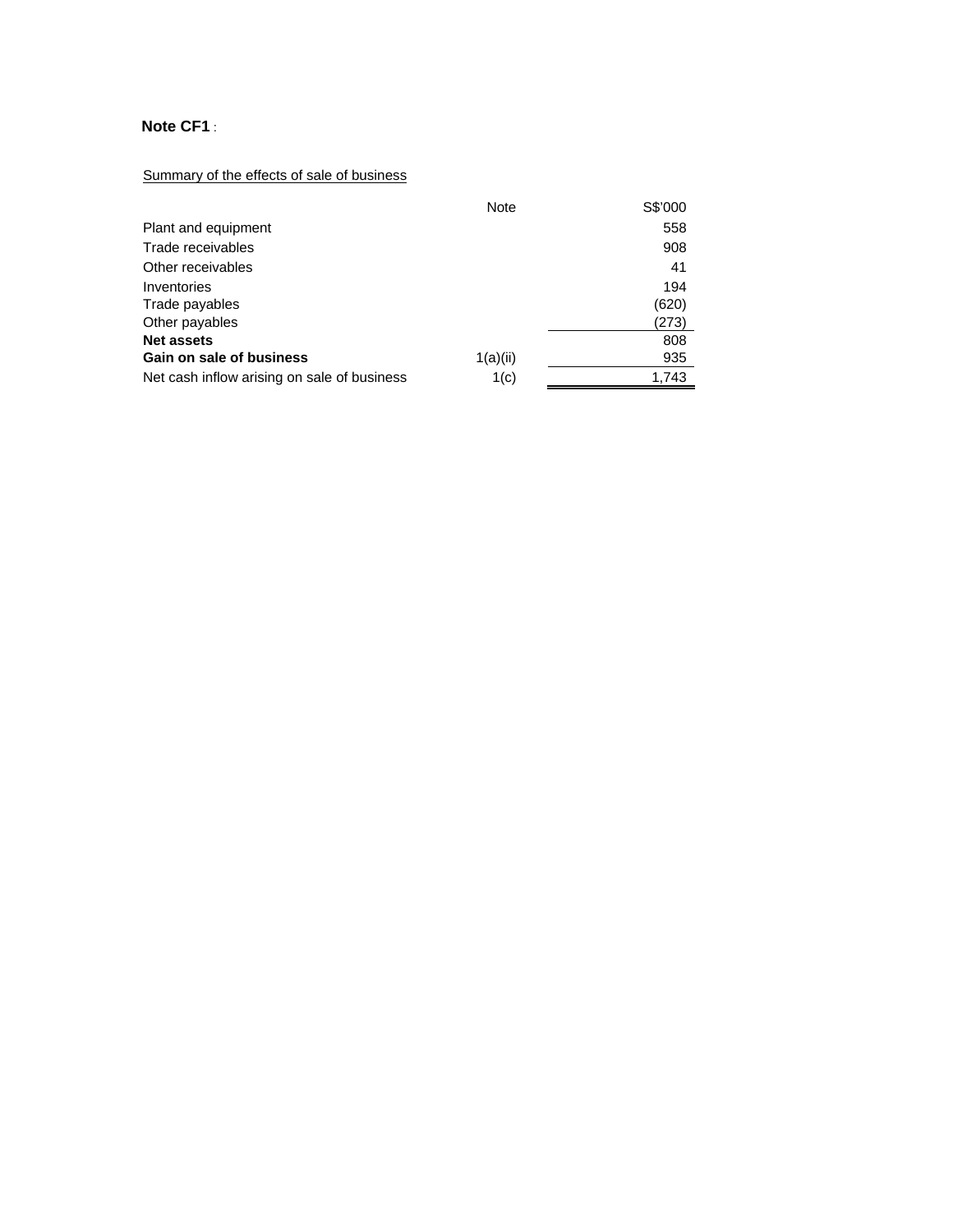## **1(d)(i) A statement (for the issuer and group) showing either (i) all changes in equity or (ii) changes in equity other than those arising from capitalisation issues and distributions to shareholders, together with a comparative statement for the corresponding period of the immediately preceding financial year**

| In S\$'000                                             | <b>Share</b><br>capital | <b>Share</b><br>premium | Capital<br>redemption<br>reserve | <b>Share</b><br>options<br>reserve | <b>Translation</b><br>reserve | Revenue<br>reserve | <b>Attibutable to</b><br>equity holders<br>of the company | <b>Minority</b><br>interest | <b>Total</b> |
|--------------------------------------------------------|-------------------------|-------------------------|----------------------------------|------------------------------------|-------------------------------|--------------------|-----------------------------------------------------------|-----------------------------|--------------|
| Group (3 months ended 31 March 2006)                   |                         |                         |                                  |                                    |                               |                    |                                                           |                             |              |
| <b>Balance at 1 January 2006</b>                       | 24,024                  | 38,394                  | 22                               | 2,716                              | (633)                         | (43, 328)          | 21,195                                                    | 5,398                       | 26,593       |
| Net loss                                               |                         |                         | ÷                                |                                    | ÷                             | (33,041)           | (33,041)                                                  | 155                         | (32, 886)    |
| Exchange differences arising on translation of foreign |                         |                         |                                  |                                    |                               |                    |                                                           |                             |              |
| operations                                             |                         |                         |                                  | ÷                                  | 1,837                         | ÷                  | 1,837                                                     | ÷                           | 1,837        |
| Issue of shares on rights issue                        | 27,423                  |                         |                                  |                                    |                               |                    | 27,423                                                    | ÷,                          | 27,423       |
| Recognition of share-based payments                    |                         |                         |                                  | 450                                |                               |                    | 450                                                       | ٠                           | 450          |
| Effects of acquisition of interest in subsidiaries     |                         |                         |                                  | ÷                                  |                               |                    |                                                           | (1,978)                     | (1,978)      |
| Transfer from share premium account                    | 38,394                  | (38, 394)               |                                  |                                    |                               |                    |                                                           |                             |              |
| <b>Balance at 31 March 2006</b>                        | 89,841                  |                         | 22                               | 3,166                              | 1,204                         | (76, 369)          | 17,864                                                    | 3,575                       | 21,439       |
| Group (3 months ended 31 March 2007)                   |                         |                         |                                  |                                    |                               |                    |                                                           |                             |              |
| <b>Balance at 1 January 2007</b>                       | 89,841                  |                         | 22                               | 3,166                              | 1,204                         | (76, 369)          | 17,864                                                    | 3,575                       | 21,439       |
| Net loss                                               |                         |                         | ÷                                | ÷                                  | ٠                             | (2,015)            | (2,015)                                                   | 227                         | (1,788)      |
| Issue of ordinary shares                               |                         |                         |                                  |                                    |                               |                    |                                                           |                             |              |
| Recognition of share-based payments                    |                         |                         |                                  |                                    | ÷                             |                    | ٠                                                         |                             |              |
| Effects of acquisition of interest in subsidiaries     |                         |                         |                                  | ÷,                                 | ÷,                            |                    | ÷,                                                        | ٠                           |              |
| Foreign currency translation                           |                         |                         |                                  |                                    | 612                           |                    | 612                                                       | (510)                       | 102          |
| <b>Balance at 31 March 2007</b>                        | 89,841                  |                         | 22                               | 3,166                              | 1,816                         | (78, 384)          | 16,461                                                    | 3,292                       | 19,753       |
| Company (3 months ended 31 March 2006)                 |                         |                         |                                  |                                    |                               |                    |                                                           |                             |              |
| <b>Balance at 1 January 2006</b>                       | 24,024                  | 38,394                  | 22                               | 2,716                              |                               | (34, 358)          | 30,798                                                    |                             | 30,798       |
| Issue of shares on rights issue                        | 27,423                  |                         | ÷,                               |                                    |                               |                    | 27,423                                                    |                             | 27,423       |
| Recognition of share-based payments                    |                         |                         | ÷,                               | 450                                |                               | ä,                 | 450                                                       |                             | 450          |
| Transfer from share premium account                    | 38,394                  | (38, 394)               | ÷,                               | ÷,                                 | ٠                             |                    |                                                           |                             |              |
| Net loss                                               |                         |                         |                                  | ÷,                                 |                               | (36,054)           | (36,054)                                                  |                             | (36, 054)    |
| <b>Balance at 31 March 2006</b>                        | 89,841                  |                         | 22                               | 3,166                              |                               | (70, 412)          | 22,617                                                    |                             | 22,617       |
| Company (3 months ended 31 March 2007)                 |                         |                         |                                  |                                    |                               |                    |                                                           |                             |              |
| <b>Balance at 1 January 2007</b>                       | 89,841                  |                         | 22                               | 3,166                              |                               | (70, 412)          | 22.617                                                    |                             | 22,617       |
| Net loss                                               |                         |                         | ÷,                               |                                    | $\overline{a}$                | (1,512)            | (1,512)                                                   |                             | (1,512)      |
| Issue of ordinary shares                               |                         |                         |                                  |                                    |                               |                    |                                                           |                             |              |
| Recognition of share-based payments                    |                         |                         |                                  |                                    |                               |                    |                                                           |                             | ٠            |
| <b>Balance at 31 March 2007</b>                        | 89,841                  |                         | 22                               | 3,166                              | $\overline{\phantom{a}}$      | (71, 924)          | 21,105                                                    |                             | 21,105       |
|                                                        |                         |                         |                                  |                                    |                               |                    |                                                           |                             |              |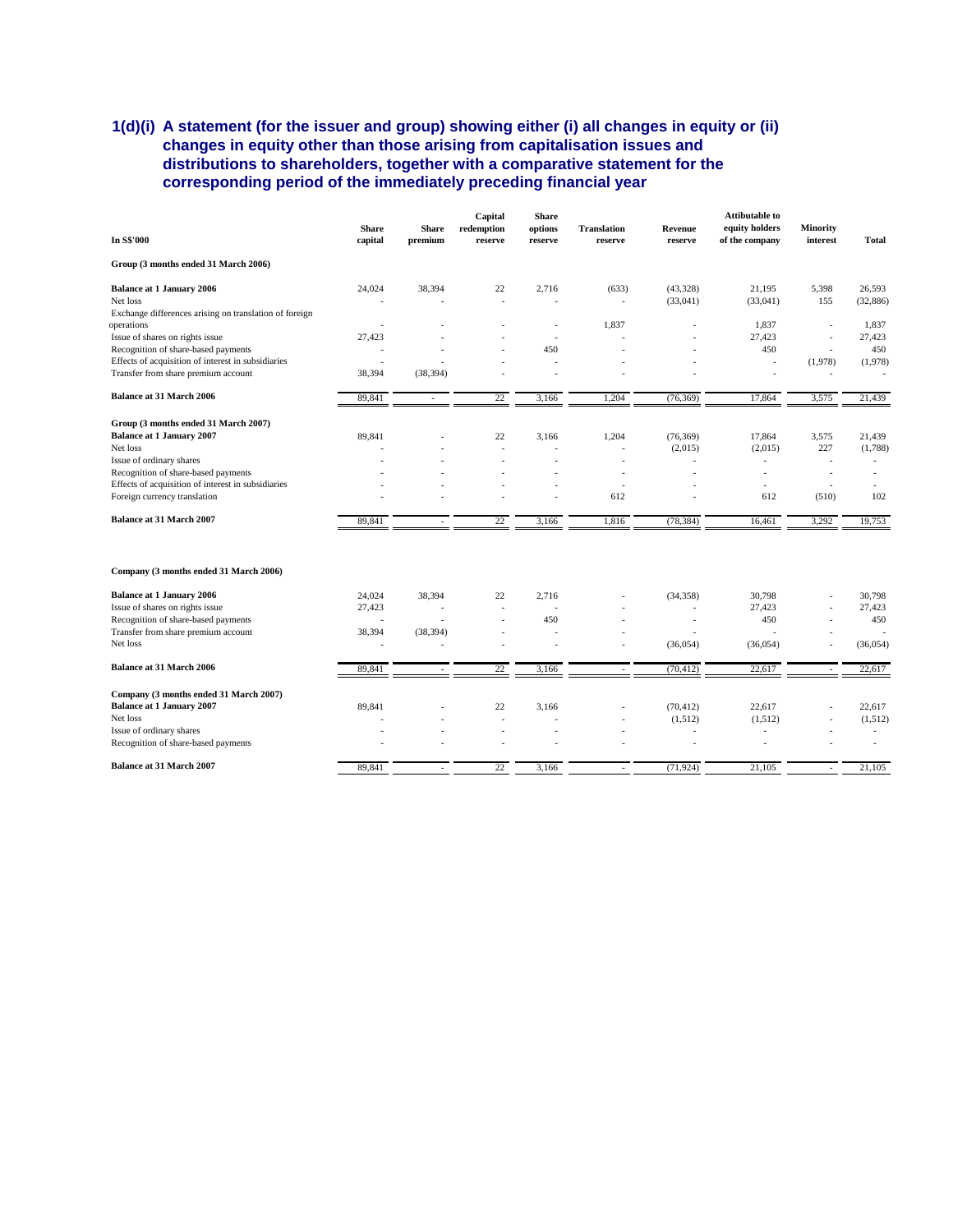**1(d)(ii) Details of any changes in the company's share capital arising from rights issue, bonus issue, share buy-backs, exercise of share options or warrants, conversion of other issues of equity securities, issue of shares for cash or as consideration for acquisition or for any other purpose since the end of the previous period reported on. State also the number of shares that may be issued on conversion of all the outstanding convertibles as at the end of the current financial period reported on and as at the end of the corresponding period of the immediately preceding financial year** 

The mDR Limited Share Option Scheme 2003 (the "Scheme") was approved and adopted by members at the Extraordinary General Meeting held on 13 January 2003. The price at which a participant of the Scheme shall subscribe for each share upon the exercise of an option was determined based on the average closing prices of the shares for each of the last five market days immediately preceding the date of grant of the options ("Date of Grant"). The vesting period of the options commences on the date not earlier than the first anniversary of the Date of Grant and expires on the tenth anniversary of the Date of Grant.

The share options granted and exercised during the financial year and share options outstanding as at 31 March 2007 under the Scheme were as follows:

| Date of grant     | Balance at<br>1 January<br>2007 or<br>grant date if<br>later | Exercised | Lapsed/<br>Cancelled     | Balance at<br>31 March 2007 | <b>Subscription Price</b> | Expiry date       |
|-------------------|--------------------------------------------------------------|-----------|--------------------------|-----------------------------|---------------------------|-------------------|
|                   |                                                              |           |                          |                             |                           |                   |
| 17 September 2003 | 1,735,707                                                    | ٠         | $\overline{\phantom{0}}$ | 1,735,707                   | 0.3111                    | 16 September 2013 |
| 14 April 2004     | 13,781,542                                                   | ۰         | (404, 998)               | 13.376.544                  | 0.5063                    | 13 April 2014     |
| 22 September 2005 | 11.238.000                                                   |           |                          | 11,238,000                  | 0.1206                    | 21 September 2010 |
|                   | 26,755,249                                                   |           | (404, 998)               | 26,350,251                  |                           |                   |

### **2. Whether the figures have been audited, or reviewed and in accordance with which standard**

The figures for the period from 1 January 2007 to 31 March 2007 have not been audited or reviewed by our auditors.

The auditors have expressed an "except for" opinion on the 2006 financial statements as described in the following:

- a) The opening balances affected by adjustments arising from the matters below were brought forward into the financial statements for the year ended 31 December 2006 and hence have effects on the 2006 financial statements.
- b) The outcome of the ongoing Commercial Affairs Department's proceedings may uncover other information which may require adjustments to be made to the financial statements.
- c) The completeness of the disclosure of related party transactions and any other effects on the financial statements as the former executives of the company who had been subsequently charged by the CAD were still presiding over the affairs of the company during the first half of financial year 2005.
- d) The audit clearances for certain subsidiaries were not received as at date of auditors' report.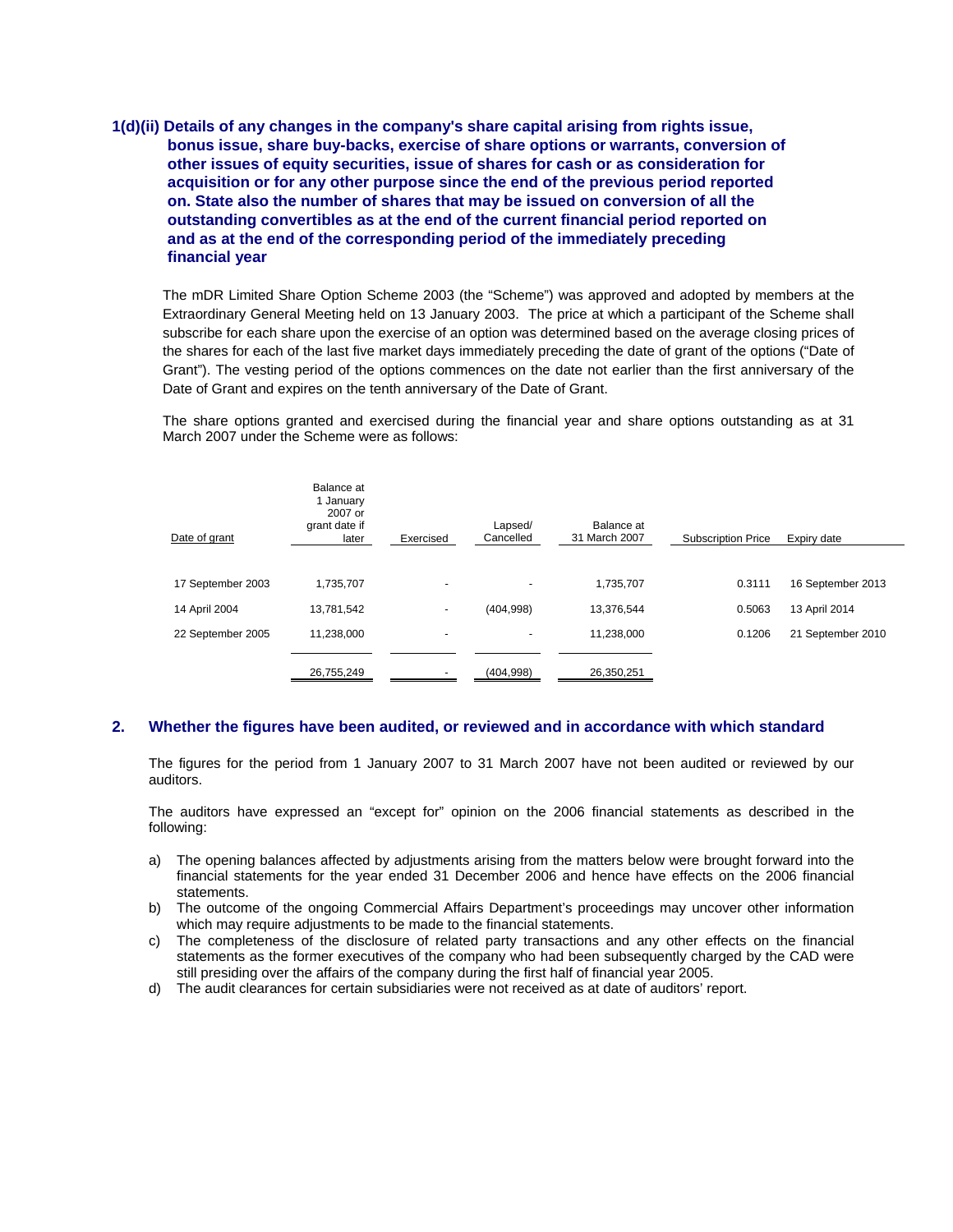### **3. Where the figures have been audited or reviewed, the auditors' report (including any qualifications or emphasis of matter)**

The figures have not been audited or reviewed by our auditors.

#### **4. Whether the same accounting policies and methods of computation as in the issuer's most recently audited annual financial statements have been applied**

The accounting policies and methods of computation have been applied consistently. The group and the company have applied accounting policies and methods of computation in the financial statements for the current reporting period consistent with those of the audited financial statements as at 31 December 2006.

## **5. If there are any changes in the accounting policies and methods of computation, including any required by an accounting standard, what has changed, as well as the reasons for, and the effect of, the change**

The Group has adopted all the new and revised Singapore Financial Reporting Standards ("FRS") and interpretations of FRS and amendments to FRS effective for accounting periods beginning 1 January 2007 and they are assessed to have no significant impact on the Group's financial position and results of the Group.

### **6. Earnings per ordinary share of the group for the current period reported on and the corresponding period of the immediately preceding financial year, after deducting any provision for preference dividends**

| Earnings per ordinary share                    | YTD       | YTD          |
|------------------------------------------------|-----------|--------------|
| (based on consolidated net loss)               | 31-Mar-07 | 31-Mar-06    |
| attributable to equity holders of the Company) | Cents     | <b>Cents</b> |
| - Basic                                        | (0.13)    | (0.28)       |
| - Fully diluted                                | (0.13)    | (0.28)       |

Basic earnings per ordinary share is computed based on the weighted average number of shares in issue during the period of 1,539,452,227 (31 March 2006 : 960,970,480).

Fully diluted earnings per ordinary share is computed based on the weighted average number of shares during the period adjusted for the effect of all potential dilutive ordinary shares of 1,539,452,227 (31 March 2006 : 960,970,480).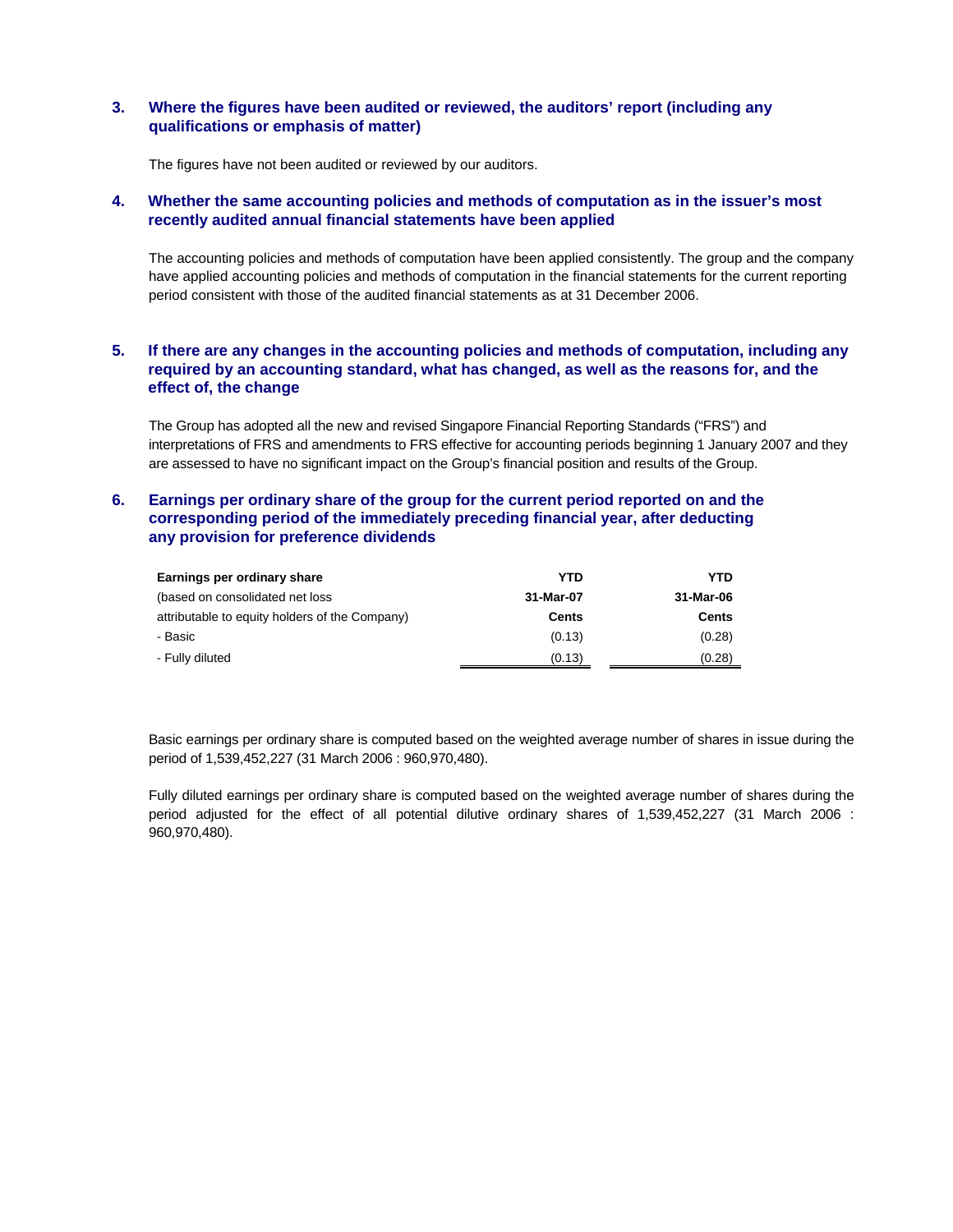## **7. Net asset value (for the issuer and group) per ordinary share based on issued share capital of the issuer at the end of the (a) current period reported on and (b) immediately preceding financial year**

|                                   | Group                     |                    | Company |                           |  |
|-----------------------------------|---------------------------|--------------------|---------|---------------------------|--|
|                                   | 31-Mar-07<br><b>Cents</b> | 31-Dec-06<br>Cents |         | 31-Dec-06<br><b>Cents</b> |  |
| Net Asset Value ("NAV") per share | 1.07                      | 1.16               | 1.37    | 1.47                      |  |

The NAV per share as at 31 March 2007 is calculated based on 1,539,452,227 (31 December 2006: 1,539,452,227) ordinary shares.

## **8. A review of the performance of the group, to the extent necessary for a reasonable understanding of the group's business. The review must discuss any significant factors that affected the turnover, costs, and earnings of the group for the current financial period reported on, including (where applicable) seasonal or cyclical factors. It must also discuss any material factors that affected the cash flow, working capital, assets or liabilities of the group during the current financial period reported on**

#### **Revenue**

Revenue for the first quarter fell by 14% to \$59.5 million from \$69.6 million. This arose mainly from lower volume in DMS business while AMS revenue was flat. Gross profit margin for DMS improved by 1.7 percentage point to 9.5% from 7.8% as we focus on the retail market compared to the distribution market which yielded better margin.

#### **Loss after income tax**

The Group net loss decreased 27% from \$2.5 million to \$1.8 million mainly due to a gain on sale of business of an overseas subsidiary.

#### **Cash Flows**

The Group cash flow position improved marginally as this arose mainly from the proceeds from sale of business which were utilized for bank loan repayment and financing of working capital.

### **9. Where a forecast, or a prospect statement, has been previously disclosed to shareholders, any variance between it and the actual results**

Not applicable.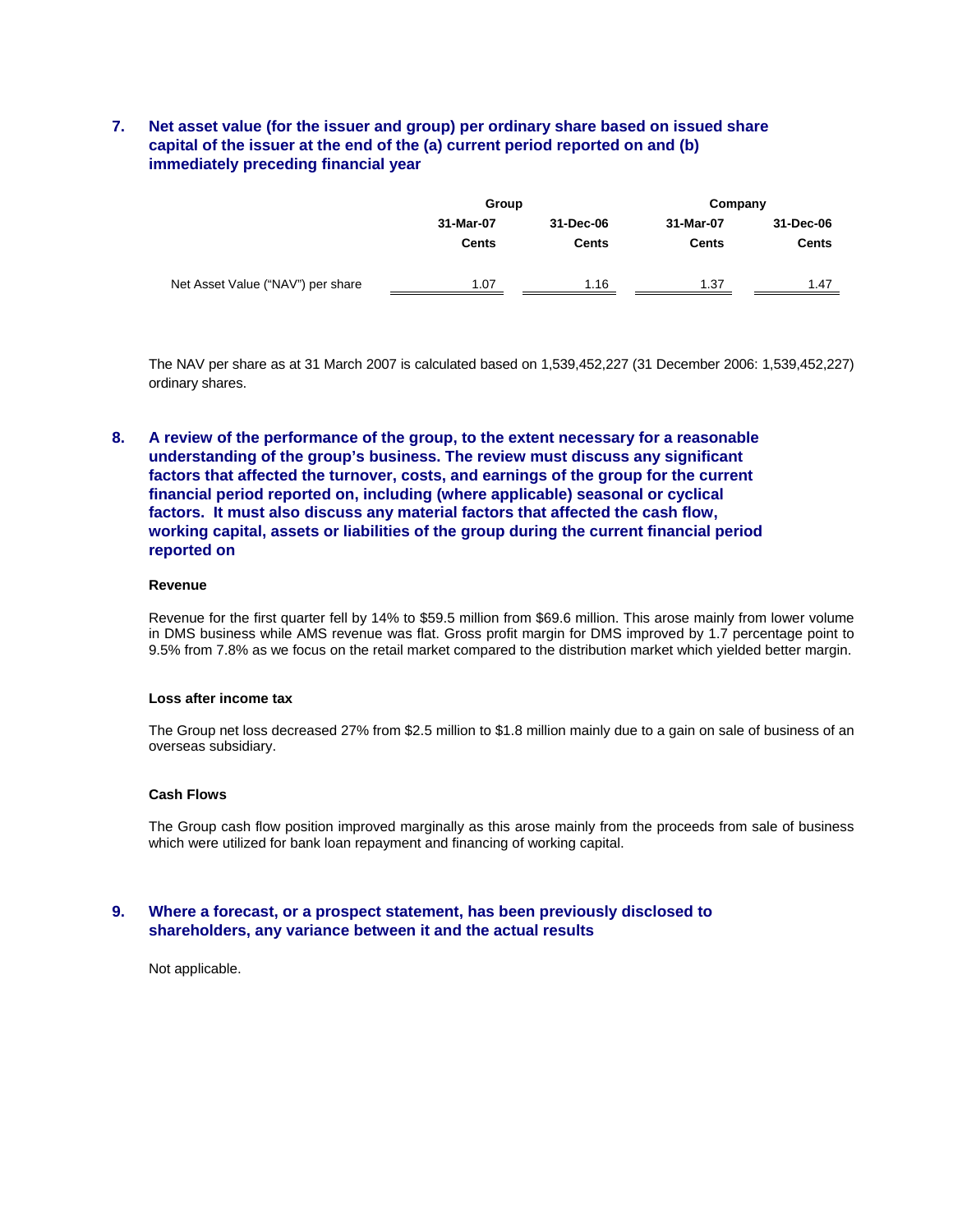## **10. A commentary at the date of the announcement of the competitive conditions of the industry in which the group operates and any known factors or events that may affect the group in the next reporting period and the next 12 months**

For the AMS business, we are finalizing with major principals on the revised rates. The new rates are expected to take effect from second half of 2007.

For the DMS business, the division continues its efforts to improve margins by realigning its various businesses in retail and distribution, dealer and franchisee channels.

Barring any unforeseen circumstances, the Group is expected to improve its financial performance in FY2007.

The Group, on 29 April 2007, announced the proposed acquisition of JEL Africa Pte Ltd. If this acquisition is approved by the shareholders, it will contribute positively to the financial results of the Group.

### **11. Dividend**

### *(a) Current Financial Period Reported On*

Any dividend declared for the current financial period reported on?

None.

### *(b) Corresponding Period of the Immediately Preceding Financial Year*

Any dividend declared for the corresponding period of the immediately preceding financial year?

None.

**(c) Date payable** 

Not applicable.

#### **(d) Books closure date**

Not applicable.

#### **12. If no dividend has been declared/recommended, a statement to that effect**

No dividend has been declared or recommended.

### **BY ORDER OF THE BOARD**

**Huang Wenjian Eugene Company Secretary** 

**11 May 2007**